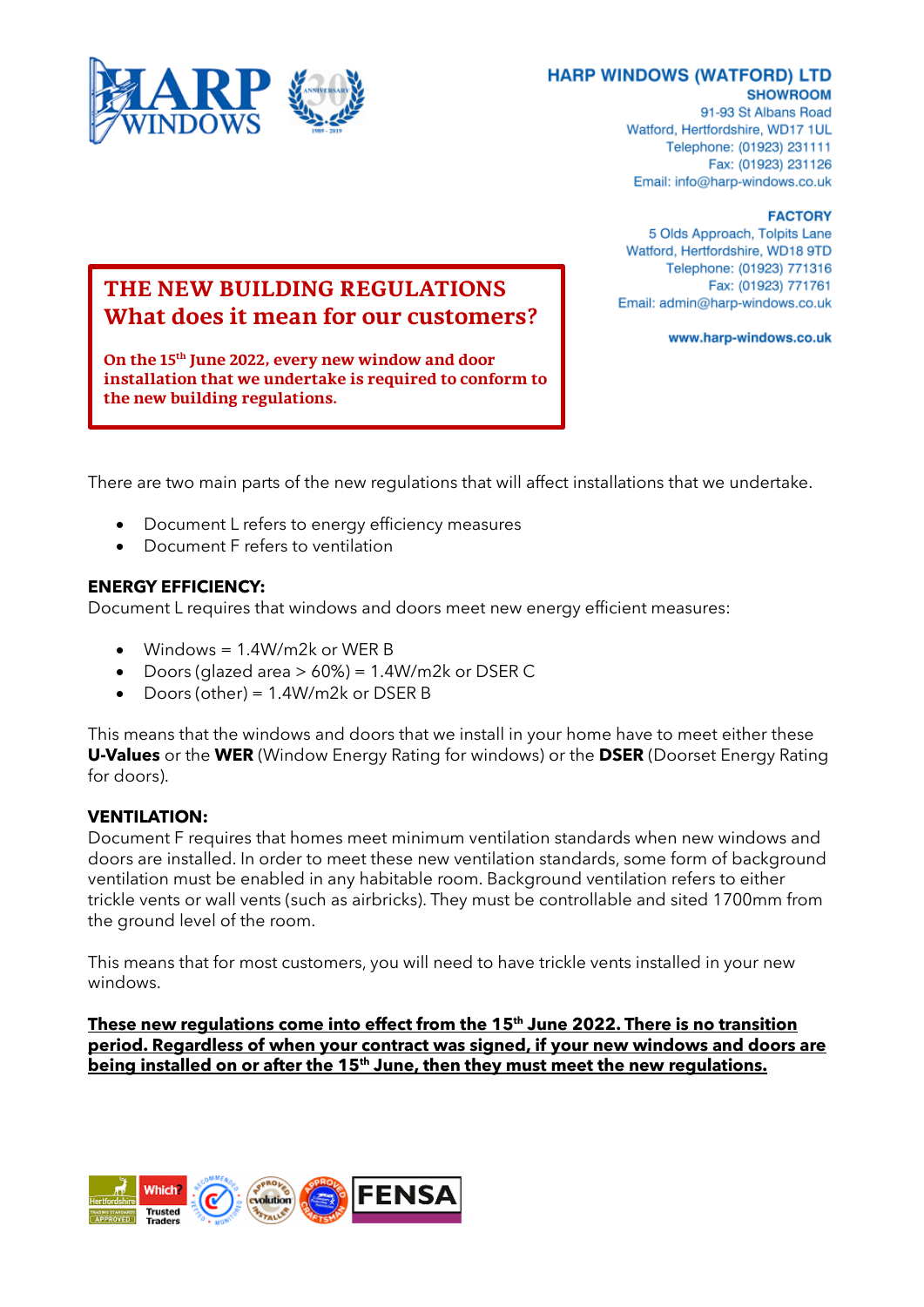

91-93 St Albans Road Watford, Hertfordshire, WD17 1UL Telephone: (01923) 231111 Fax: (01923) 231126 Email: info@harp-windows.co.uk

#### **FACTORY**

5 Olds Approach, Tolpits Lane Watford, Hertfordshire, WD18 9TD Telephone: (01923) 771316 Fax: (01923) 771761 Email: admin@harp-windows.co.uk

www.harp-windows.co.uk

# **Q: I don't want trickle vents fitted into my windows! What can I do?**

- Firstly it depends into which room your windows are being installed. **Hallways, landings, stairwells** and **utility rooms** don't have to have trickle vents installed, unless the existing windows that we are replacing already have them.
- Rooms such as **living rooms, bedrooms, studies, dining rooms (all classed as habitable rooms)** will need to have a certain amount of background ventilation. This can be provided by either a controllable wall vent cited at least 1700mm from ground level, or trickle vents fitted into your windows. In most instances, trickle vents will be the easiest and preferred option.
- **Kitchens** will require the same level of background ventilation as habitable rooms.
- Rooms such as **bathrooms** and **toilets** will also require background ventilation, but at a slightly lesser level than habitable rooms.
- If your home has a mechanical ventilation with heat recovery system, then you may not require additional trickle vents – please chat with us to clarify this.

It is likely that in most circumstances trickle vents will be required under the new Building Regulations, and as FENSA members we are obligated to meet these requirements.

### **Q: Can I not sign as disclaimer stating that I don't want trickle vents?**

Unfortunately not! For work to comply with the Building Regulations, all requirements must be met in full. A disclaimer signed by the homeowner stating that they do not wish to have background ventilators or that they will be installed in future is not a suitable way of complying with the Building Regulations. Competent person schemes such as FENSA must monitor their registrants and take action against any registrant who is found to have carried out non-compliant work. Purchasing an indemnity policy is also not a suitable alternative to meeting the requirements of the Building Regulations in full.

If your installation is inspected by FENSA and is found not to comply, they will require us to retrospectively add the required trickle vents to your windows in order to bring the installation into compliance with the regulations. Retrospectively fitting trickle vents is challenging and problematic and not a route that we would ever recommend.

It's worth adding that we do sympathise – we don't particularly like trickle vents either, so it's frustrating for us. But in this instance, our hands are tied – there is no legal opt out.



## **YOUR QUESTIONS**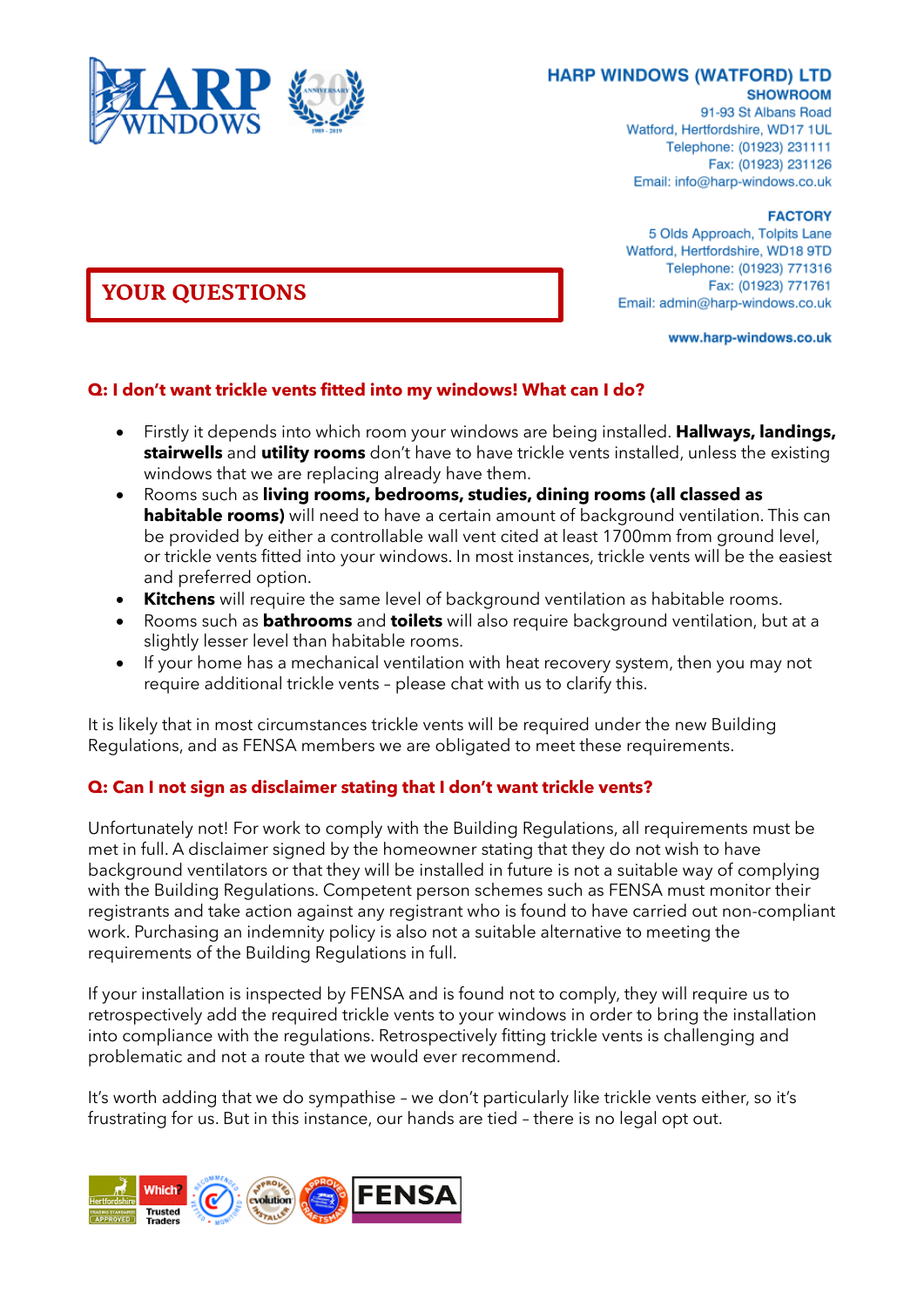

91-93 St Albans Road Watford, Hertfordshire, WD17 1UL Telephone: (01923) 231111 Fax: (01923) 231126 Email: info@harp-windows.co.uk

**FACTORY** 

5 Olds Approach, Tolpits Lane Watford, Hertfordshire, WD18 9TD Telephone: (01923) 771316 Fax: (01923) 771761 Email: admin@harp-windows.co.uk

www.harp-windows.co.uk

#### **Q: I live on a busy main road and I don't want trickle vents due to pollution levels. What can I do?**

If your house is next to a busy urban road where pollution levels are high, then we can install vents on the side of the building not facing the road. If noise is an issue, "noise attenuating vents" can be installed, but these are large, ugly and expensive.

#### **Q: How do I know that the windows and doors you install meet the new energy ratings or U-Values?**

A permanent label will be fixed to your window or door in a position that will allow it to be easily inspected but in an area that will not usually be easily visible to the homeowner. (No-one wants to look at any unsightly label on their windows or doors). This label will document the following information:

- Company registration number
- Licence number of the window or door
- The Window Energy Rating (WER) or Doorset Energy Rating (DSER) for example, A+, A, B

This allows the window or door to be traced directly back to the manufacturer and to clarify the energy rating of the product.

### **Q: What does the "less than 30%" rule mean? I've heard that if I only have 30% or less of my windows installed at any one time, then I won't need to have trickle vents, is this true?**

Some within the industry have suggested that if an installation is carried out in three separate stages or parts (ie three individual jobs) then it is a way to get around the new regulations. It is not that simple though. If you are replacing less than or equal to 30% of the windows in your property then trickle vents my not be required, provided that **no more than one other minor energy efficiency measure has been completed at the property**.

Windows installed post-June 2002 are an energy efficient measure in the same way as cavity wall, draft proofing, loft insulation top up or external wall insulation. It is unlikely that most properties will not have had at least one of these energy efficient measures undertaken at some point. In the unlikely event that your property does meet the requirements, then trickle vents will not be required. However, once you have had 30% or less of your windows installed in the first stage installation, then the second and third stage installations will both require trickle vents.



## **YOUR QUESTIONS**